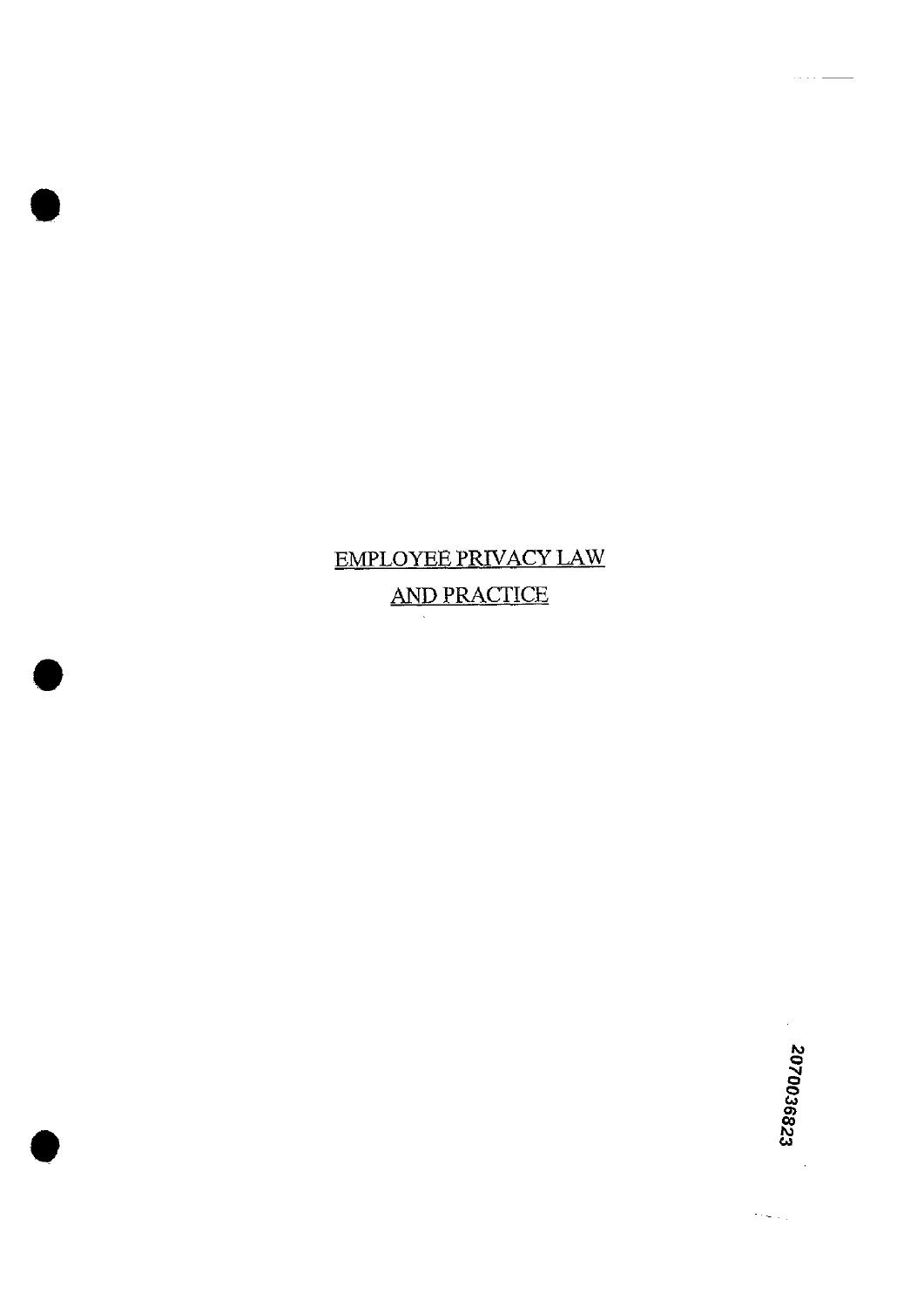# **EMPLOYEE PRIVACY LAW AND PRACTICE**

# **KURT H. DECKER**

**Counsel to Stevens** & **Lee Reading, Pennsylvania** 

**and** 

**Adjunct Professor of Industrial Relations Graduate School of Industriai Relations Saint Francis College Loretto, Pennsylvania** 

**Wiley Law Publications JOHN WILEY** & **SONS**  New York **· Chichester · Brisbane · Toronto · Singapore**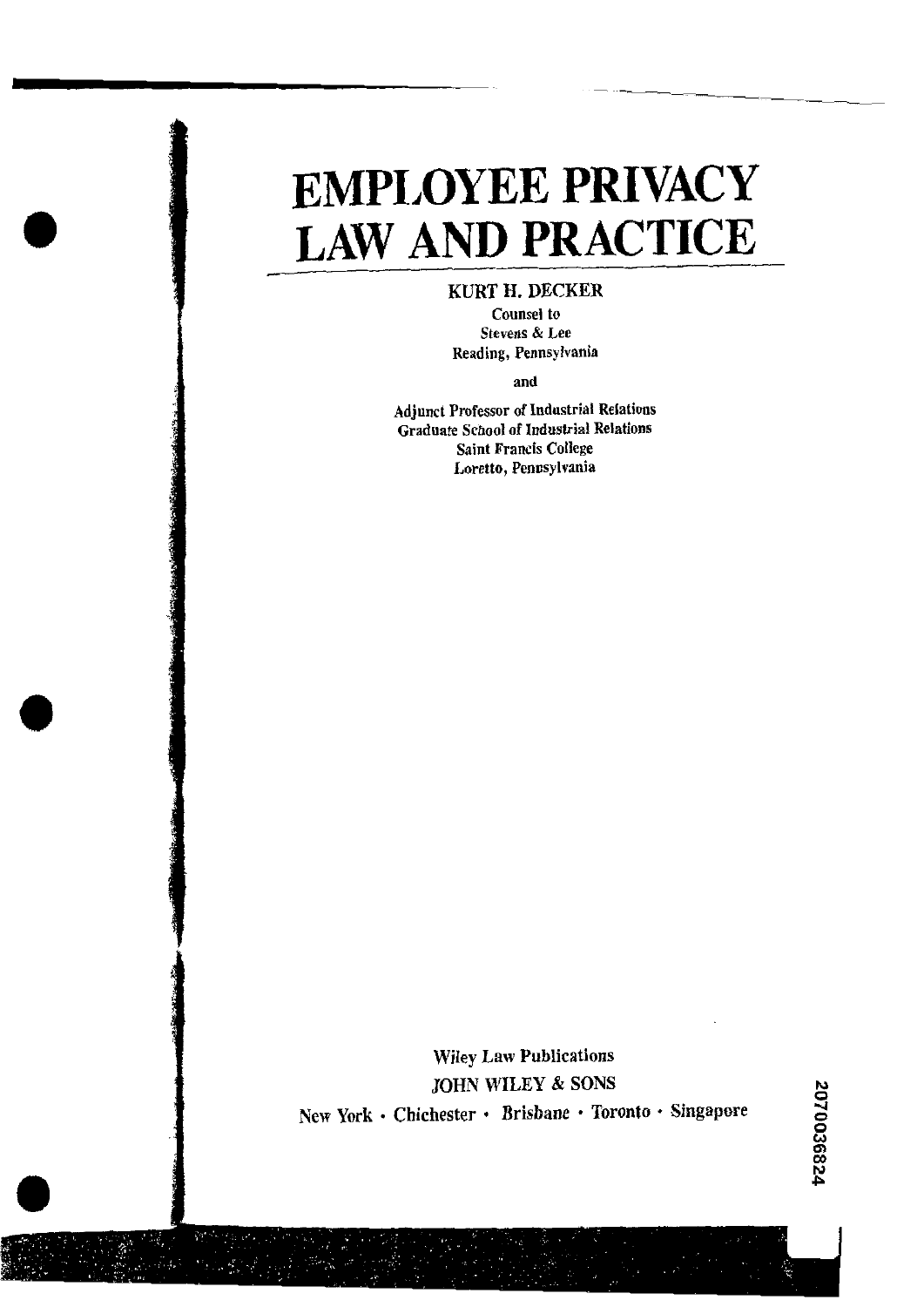# **1** 7.7 **SMOKING** 281

iger of death or injury and dy the danger are  $\mathbf{o}$ 

**:i. ol'** serious "recognized **I** is known to be a hazard le employer's industry.<sup>178</sup> :cords that are required to bor is directed to issue Jte records of employee ihysical agents which are Employees are permitted them to play a meaningful<sup>1</sup> or former employee or **an**  there will be exposure **6**  of access to four kinds of Is; (2) biological monitory other record disclosing ent.<sup>181</sup> The employee may : Labor unions that are rtatives are automatically cess rights to employee

**'36 R2d 1421 (10th Cir. 1984) ,rk OSHA** action): **Donovan v. ,employer liable for retaliatory** 

**h Cir. 1985) (only Secretary of**  *:c.* **Tea Co., 121 N.H. 915,436 inated employee).** 

265. 1267 (D.C. Cir. 1973) (in **,tablish that the employer failed**   $ed$  as causing or likely to cause ecified the particular steps the measures are feasible and have

exposure records without individual employee consent.<sup>182</sup> OSHA also has an secess right to these individual employee exposure records.<sup>183</sup>

Employees can access their entire medical files regardless of how the informahound it subsequently be expected.<br>The excluded files regardless of how the informa-<br>in bad faith."<sup>175</sup> Compared from was generated or is maintained.<sup>184</sup> Excluded from an "employee medical<br>ad with the Secretary of the s record" are certain physical specimens, records concerning health insurance .~,ims, and records concerning voluntary employee medical assistance pro- ..-  $\frac{1}{\text{grams}}$ .<sup>185</sup> Limited discretion is given physicians to deny access when a diagnosis of a terminal illness or psychiatric condition exists.<sup>186</sup> Collective bargaining representatives must obtain written consent before gaining access to employee medical records.<sup>187</sup>

corrections or removal of inaccuracies must be made under a state employment record statute.<sup>188</sup> OSHA's access procedures do not provide for this. This access rule does not violate an employment privacy right because there is security for dealing with personally identifiable information and the rule carefully limits information use, 189

# **1 7.7 Smoking**

smoking in the workplace no longer is viewed as a non-issue, a situation accepted by non-smokers as an inevitable part of employment or by smokers as a right. What was once an individual decision is today becoming increasingly regulated by private and public sector employers through work rules<sup>190</sup> and statutes.<sup>191</sup> This regulation requires a balancing of the affected employee's interests with employer responsibilities toward other employees.

Tolerance of smoking in the workplace is changing rapidly.192 Employers of virtually every size and description are taking steps to curtail workplace interests<br>Tolera:<br>virtually<br>182 Id.

| 182 Id.              |  |
|----------------------|--|
| $183$ Id.            |  |
| $184 \, \text{Id}$ . |  |
| $185$ $Id.$          |  |
| 186 7 7              |  |

**'86** *Id.* 

#### **See** *8* **2.30.**

**189 Louisiana Chem. Ass'n v. Bingham. 550** F: **Supp. 1136 (WD. La. 1982). Is'' Rossic** \: **Stale** of Wisconsin. **133 Wis. ?d 3.11.** 395 **S.W.?d 801 (1986).** 

**19'See 5 2.39.** 

**<sup>18&#</sup>x27; M.** 

**<sup>&#</sup>x27;92 See M. Rothstein, Medical Screening of Workers** (19841: **Employee Relafions and Human Resources Bulletin. Company Smoking Policy Manual-Freshstar! in the Workplace (Report No. 1622,** Section III, **Aug. 21, 1986); Blodgett, The** *New* **Outlaas-Smokers** Wo **Light** *Upal*  **1Vork. 72 A.B.A. I. 31 (February. 1986); Kent** & **Cenci. Smoking** *arid the Hbrkplacc: Tobacco Snroke* **Hralf11 Hu:nrds to rhe In~olunrar~** *Snroker,* **24** J, **Occup. Med. 169 (IPS?); Swingle.** Tfic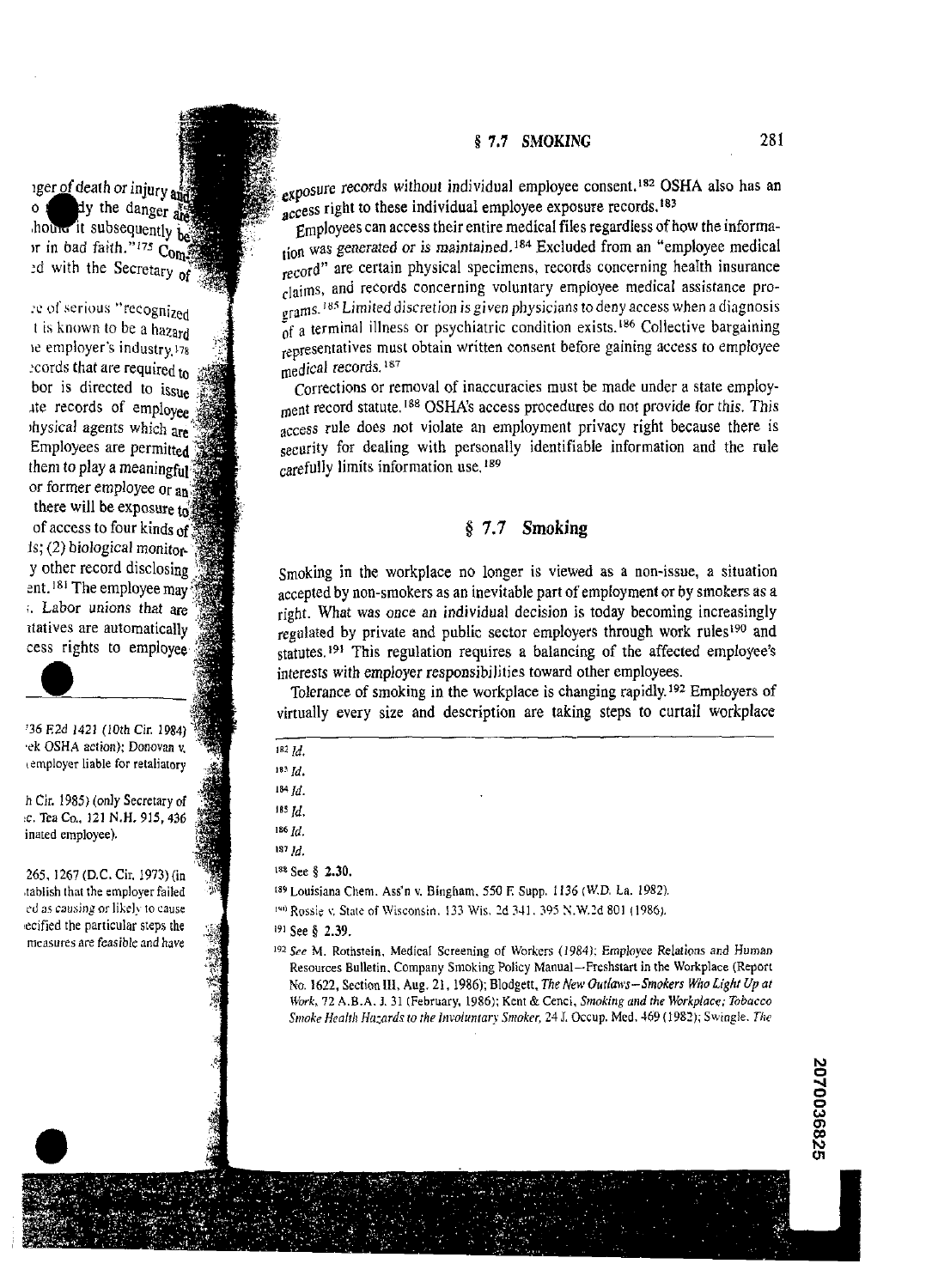# **282 WORKPLACE PRIVACY**

smoking. While the majority of employers have not yet restricted workplace smoking, the growth of nonsmoking policies is unmistakable.<sup>193</sup>

Awards for unemployment,<sup>194</sup> disability,<sup>195</sup> and medical treatment<sup>196</sup> have been made to nonsmokers while union grievances under collective bargaining agreements are increasingly dealing with this issue.<sup>197</sup> Employers permitting or not regulating workplace smoking are highly vulnerable to challenges by nonsmoking employees. Mounting concern over smoking's effects on the health, productivity, and morale of smokers and nonsmokers has combined with changing social attitudes about smoking reversing the notion that smoking is an acceptable public practice.

**As** a privacy issue, smoking is becoming an activity that an employee does within the confines of his or her home, but not at the workplace or in public. This is similar to the taboo associated with sexual activities.

Employment privacy questions concern the employer's liability if smoking is or is not restricted and whether employers can hire only nonsmokers. While discrimination against smokers does not rise to that prohibited by federal and state fair employment practice (FEP) statutes,<sup>198</sup> it certainly affects a privacyrelated interest. It may be non-job-related criteria that controls employment distribution, especially when employers do not hire smokers or restrict smoking outside the workplace. By not confining job-relatedness criteria to the workplace, employers could deny opportunities based on what occurs outside it. When using the powerful employment incentive to control how employees act at home employers decide or circumscribe what is done in private.<sup>199</sup> This could be a guise to discriminate if statistics establish that certain minority, national origin, or age groups smoke more than others. Before banning workplace smoking, it may be wise for employers to consult their employees or the union when a collective bargaining agreement exits.<sup>200</sup>

- **Legal Conflict Between Smokers and Nonsmokers: The Majestic Vice Versus the Right to Clean Air,** 45 Mo. **L.** Rev. 444 (1980); Weis, **No Smoking,** 63 Personnel **J.** 53 (No. 9, September, 1984); Weis. **Can You** *Agord* **to** *Hiw* **Smokers?** 60 Personnel **Ad.** 7 1 (No. **5,** May. 198 1): Note, **Plaintiffs Conducr as aaefense** *ro* **Claims Against Cigarette Martrrfacfurers.** 99 Harv. L. **Rev.**  809 (1986). 1984); Weis, *Can You Afford to Hire Smokers*? 60 Personnel Ad. 71 (No. 5, May, 1981); Note,<br> *Plaintiff's Conduct as a Defense to Claims Against Cigarette Manufacturers*, 99 Harv. L. Rev.<br>
809 (1986).<br>
<sup>93</sup> See Brown, *Sm*
- **<sup>19</sup>' See** Brown. **Smokers' Righrs vs. Health Concerns: Smoking Emerges As Nen, Controversy.**  Resource 3 (February 1987).
- McCarthy v. State Dept. of Social and Health Serv., 46 Wash. App. 125, 730 P.2d 681 (1986).
- 195 See Schober v. Mountain Bell Tel., 96 N.M. 376, 630 P.2d 1231 (1980); Fuentes v. Workmen's Comp. Appeals *Bd.*, 16 Cal. 3d 1, 547 *P.2d 449*, 128 Cal. Rptr. 673 (1976). **Comp. Appeals** *Bd.* 16 Cal. 3d 1, 547 *P.2d 449*, 128 Cal. Rptr. 673 (1976). See supra note 195.<br>See supra note 195.

**'98See 06 2.7-2.12, 2.25.** 

<sup>200</sup> In the private or public sectors, an employer with a union may be required to negotiate over the implementation of a non-smoking policy because it relates to terms and conditions of

Connecticut's smokinp This statute requires rest; and prohibits smoking i, must establish written re separate areas but permi posted where employees who request them.<sup>203</sup>

Besides posing a hea equipment and can be a nonsmoker must be bal reasonable accommodat<br>this.<sup>205</sup>

Employment privacy i ment may be enforced contractual<sup>209</sup> litigation and state FEP statute

employment. **See** Town of Employee Bargaining Cas. of Pa. **v.** Labor Relations **E**  Labor Rel. Bd., 60 Pa. Co schoolteachers); H-N Advi Arb.) (employer's *fsilure* r, : make recommendations re .. agreement); bur **see** Natior Arb.) (unilateral employer <sup>201</sup> Conn. Gen. Stat. Ann. §

<sup>202</sup> Conn, Gen, Stat, Ann. §.  $203$  Id.

<sup>304</sup> Town of Rocky Hill & AFS **1** 44,547 (Conn. St. Bd. ot

Smith **v.** Western Elec., 6. [T]he tobacco smoke ( of employees in gener; defendant (employer) ki that defendant has the au requiring a smoke-free assume its responsibilit

- 207 See ch. 3.
- 
- $\frac{208}{100}$  See §§ 4.3–4.10.  $\frac{209}{3}$  See §§ 4.12-4.15.
- 
- $\frac{210}{35}$  See §§ 2.7-2.12, 2.25.



<sup>&</sup>lt;sup>197</sup> See, e.g., Nicolet Indus., Inc., 79-2 Lab. Arb. Awards (CCH) 1 8398 (1978) (Rock, Arb.<sup>)</sup>

**<sup>1%</sup> See ch.** 8.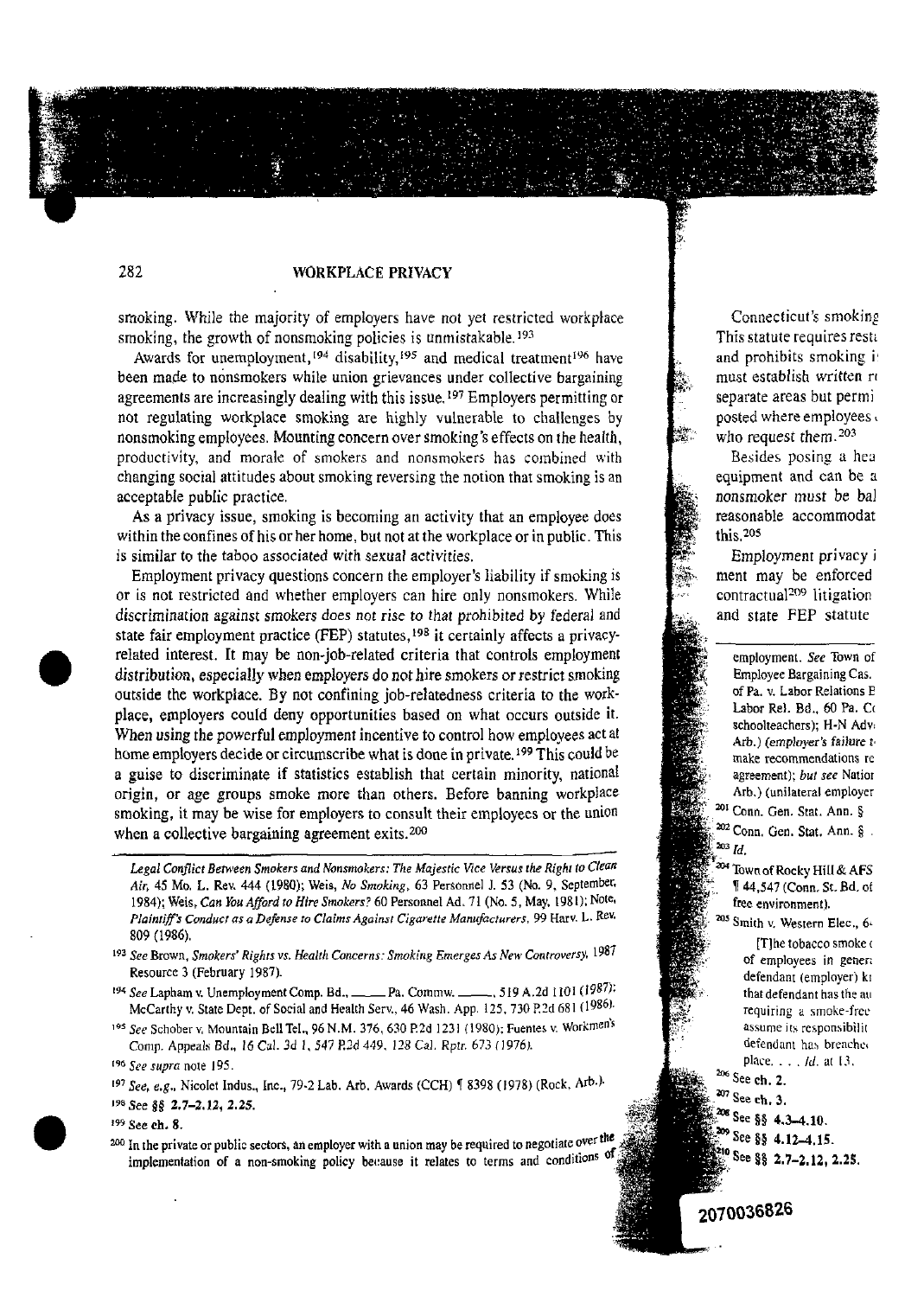#### **5 7.7 SMOKING** 283

# tricted workplace

treatment<sup>196</sup> have lective bargaining vers permitting or to challenges by :: cuts on the health, combined with :hat smoking is an

an employee does or in public. This

ility if smoking is msmokers. While ed by federal and affects a privacyrrols employment r restrict smoking :eria to the work-Jccurs outside it. v employees act at  $\cdot$ .  $^{199}$  This could be ninority, national workplace łn the union

**?ids** rhr **Right** to *Clem*  . **\$So.** 9, September, *5.* Hay, 1981); Note, *rrrs.* 99 Harv. L. **Rev.** 

lew Controversy, 1987

19.4.2d 1101 (1987); -30 P.2d 681 (1986). **C.**-::2s v. Workmen's 9-61.

9761 (Rock, Arb.).

: **(il** negotiate over the **<sup>5</sup>**and conditions of

Connecticut's smoking statute is typical of those that have been enacted.201 This statute requires restaurants seating75 or more to provide a nonsmoking area and prohibits smoking in government buildings.202 Employers **d SO** or more must establish written rules regulating smoking. The statute does not require separate areas but permits employers to establish separate areas. Rules must be posted where employees can see them and a copy must be made available to those who request them. $203$ 

Besides posing a health risk, smoking can also affect sensitive technical equipment and can be a safety hazard.<sup>204</sup> The privacy rights of smoker and nonsmoker must be balanced with the nonsmoker's rights prevailing when reasonable accommodation is not possible. Courts are strongly suggesting this.205

Employment privacy interests in obtaining a smoke-free workplace environment may be enforced through statutory,  $206$  constitutional,  $207$  tort,  $208$  and contractual2o9 litigation theories. Statutory remedies may exist under federal and state FEP statutes when handicap is covered.210 Under the federal

<sup>201</sup> Conn. Gen. Stat. Ann. § 31-40q (West 1987); see § 2.39.

2O2Conn. Gen. Stat. Ann. *8* 31-40q (West 1987).

203 *Id.* 

TownofRocky Hill & AFSCME. Local 1303-1 12. Council No. **4.** Pub. Bargaining Cas. (CCH) '; 44.517 tConn. St. Bd. of Lab. Rel. 1986) (service policy oncomputer conditioned on smokefree environment).

205 Smith **v.** Western Elec., 643 S.W.2d 10 (Mo. Ct. App. 1982). It was stated that:

[Tlhe tobacco smoke of co-workers smoking in the work area is hazardous to the health of employees in general and plaintiff in particular. The allegations also show that defendant (employer) knows the tobacco smoke is harmful to the plaintiff's health and chat defendant has the authority, ability, and reasonable means lo controlsmoking in areas requiring a smoke-free environment. Thereby, by failing to exercise its control and assume its responsibility to eliminate the hazardous condition caused by tobacco smoke. defendant has breached and is breaching its duty to provide a reasonably safe workplace. . . . *Id. ar* 13.

| <sup>206</sup> See ch. 2. |                                       |
|---------------------------|---------------------------------------|
| <sup>207</sup> See ch. 3. |                                       |
|                           | $208$ See §§ 4,3-4,10,                |
|                           | <sup>209</sup> See §§ 4.12-4.15.      |
|                           | <sup>210</sup> See §§ 2.7-2.12, 2.25. |

employment. *See* Town of Rocky Hill & AFSCME. Local 1303-112, Council No. **4,** Pub. Employee Bargaining Cas. (CCH) **7 44,547** (Conn. St. Bd. of Lab. Rel. 1986); Commonwealth of Pa. v. Labor Relations Bd., **74** Pa. Commw. 1,459 A.2d **452** (1983); Chambersburg v. Pa. Labor Rel. Bd., 60 Pa. Commw. 740. **430** A.2d **740** (1981) (not requircd for Pennsylvania schoolteachers); H-N Advertising & Display Co., 88 Lab. Arb. (BNA) 329 (1986) (Heekin, Arb.) (employer's failure to convene joint safety committee to review plant conditions and to make recommendations regarding employer's smoking policy violated collective bargaining agreement); bur see National Pen & Pencil, 87 Lab. **Arb.** (BNA) 1081 (1986) (Nicholas, **Jr.,**  Arb.) (unilateral employer smoking prohibition in restrooms permitted).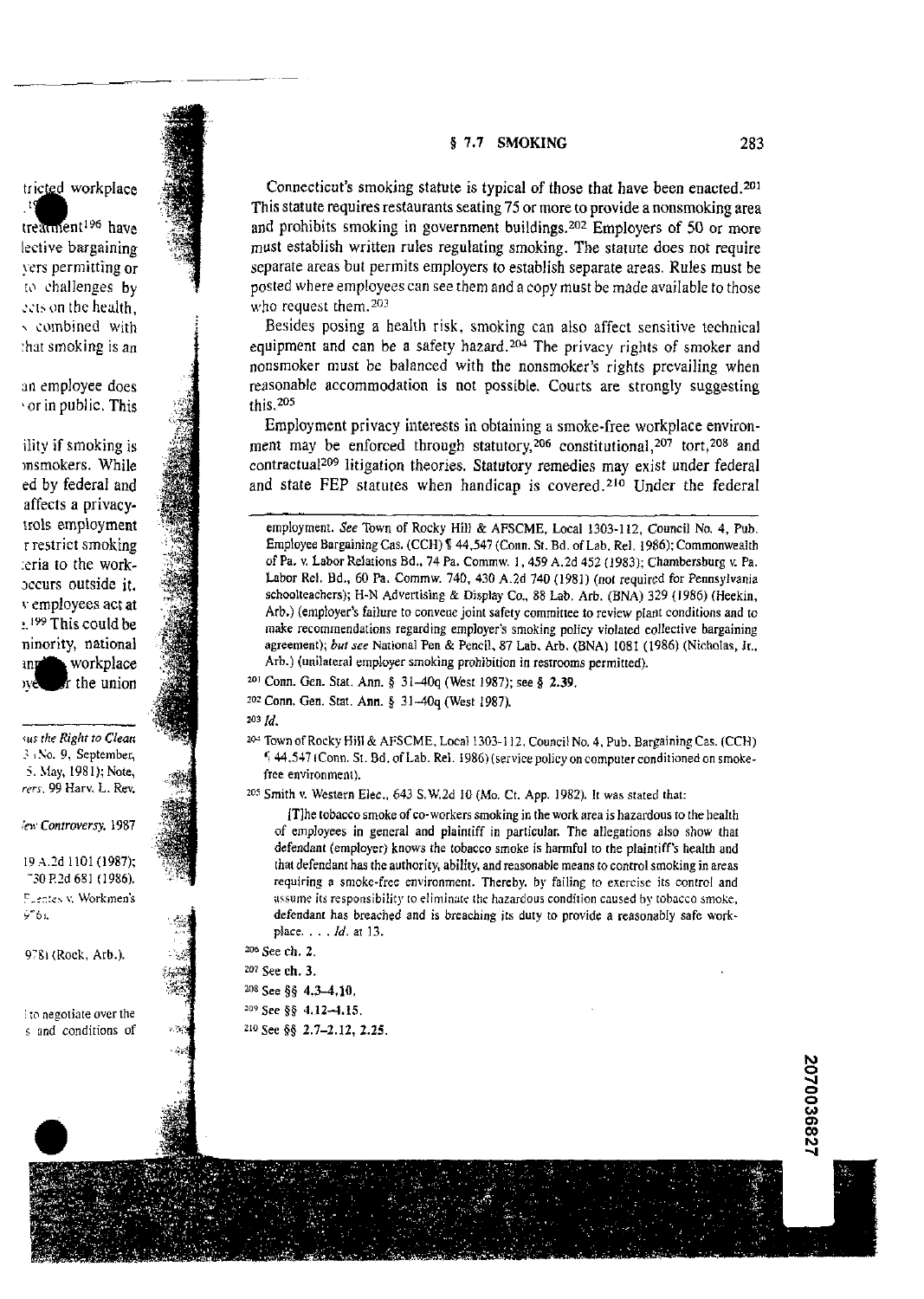#### **284 WORKPLACE PRIVACY**

Vocational Rehabilitation Act of 1973,<sup>211</sup> *handicap* includes those who are unusually sensitive to tobacco smoke.<sup>212</sup> Hypersensitivity to smoke limits a major life activity by being unable to work except in a smoke-free environment.<sup>213</sup> The employer is not required to provide a completely smoke-free environment. A reasonable accommodation in separating smokers from nonsmokers or offering an alternative job is sufficient.<sup>214</sup>

State unemployment compensation statutes can be used to recover benefits when workplace smoking is a compelling and necessitous reason for terminating employment.<sup>215</sup> Likewise, state workers compensation statutes may be used to assert employer liability.

As yet, constitutional privacy protections have been found inapplicable.<sup>216</sup> Requests for injunctive relief, however, have been successful.<sup>217</sup> Nonsmokers have been granted injunctions when it was the employer's duty to provide a workplace environment reasonably free of recognized hazards and smoking was classified as a recognized hazard. $218$ 

Tort theories may be applied to employment privacy rights of smokers and nonsmokers.<sup>219</sup> Defamation may arise when a smoker or nonsmoker is held in disrepute among feIlow employees.'20It may also arise **ifa smoker** or nonsmoker who asserts his or her rights is terminated for a false reason.<sup>221</sup> A false imprisonment could possibly occur if a nonsmoker is required to work in a smoke-filled environment.<sup>222</sup> The false imprisonment exists because the employee cannot remove himself or herself from the environment without risking employment loss. This is the confinement that is necessary; however, the employer must be aware of the employee's condition and should have refused **a**  reasonable accommodation.223 Public policy violations may arise when a nonsmoker asserts rights under a state smoking statute and suffers disciplinary action.224

<sup>215</sup> See Lapham v. Unemployment Comp. Bd., \_\_\_\_\_ Pa. Commw. \_\_\_\_\_, 519 **A.2d** 1101 (1987): McCarthy **v.** State Dept. **of** Sacial and Health Serv.. 46 Wash. App. 125,730 **R2d** 681 (1986),

<sup>216</sup> See Schober v. Mountain Bell Tel., 96 N.M. 376, 630 P.2d 1231 (1980); Fuentes v. Workmen<sup>'s</sup> Comp. Appeals Board, 16 Cal. 3d 1, 547 P.2d 449, 128 Cal. Rptr. 673 (1976).

<sup>217</sup> See ch. 3; *see also* Rossie v. State of Wisconsin. 133 Wis. 2d 341, 395 N.W.2d 801 (1986).

<sup>218</sup> See Smith v. Western Elec., 643 S.W.2d 10 (Mo. Ct. App. 1982); Shimp v. New Jersey Bell. <sup>145</sup> N.I. Supcr. 516. 368 **A.?d** 408 (1976).

**2'9 See 85 4.2-4.10.** 

**<sup>224</sup>**See *8* 4.10.

Contract litigation t ment handbooks and **p**  successful. However. : promised a smoke-frec. the time it signed her mention the subject. T for a time and the emp ment. Nothing showed supply a smoke-free er knowledge of her pre concluded.<sup>230</sup>

When employers im enforce them.<sup>231</sup> This r smoking designated ar,

## $§ 7.8$

Employee assistance r recognize and overcom performance. They are Initially, EAPs dealt eaed to include career areas covered may invol job performance anxie: problems, gambling pr

EAPs can be develop provide these program. privacy can be guarante be privy to the details o should assure personal prevent inadvertent ide:

 $225$  See § 4.12.



**<sup>1&</sup>quot; 29** U.S.C. **5** 701-796 (1982).

**<sup>\*</sup>I2** Vickers **v.** Veterans Admin., 549 **E Supp.** *85* **(WD.** Wash. **1982).** 

**<sup>2&#</sup>x27;3 id.** 

**<sup>214</sup>**Id.

<sup>220</sup> See § 4.4.

**<sup>221</sup>**Id.: **see** Lewis **v.** Equitable Life Assurance Soc'y. 361 **N.W.2d** 875 (Minn. Ct. **App.** 19851. **<sup>222</sup>**See *0* **4.5.** 

**<sup>223</sup>**Id.

 $^{226}$  See § 4.14.<br> $^{227}$  See § 4.15.

<sup>&</sup>lt;sup>228</sup> Bernard **v**, **Cameron** & **v au** *Id,* 

No.  $\frac{23i}{231}$  *Id.* at 323, 491 N.E.2i ...<br>  $\frac{231}{231}$  See McCarthy v. State D.<br>
(1986) (employee alleged maintain negligence active maintain negligence active maintain negligence active sets. **<sup>23</sup>I** *See* McCarrhy **v.** Statr D, (1986) (employee alleged maintain negligence *actic* **Pallent See Exercise Active**<br> **Azz** See Ilandiorio **v.** Kriss &<br> **alleged liability for gast**<br> **Strobbe Smoking** area).